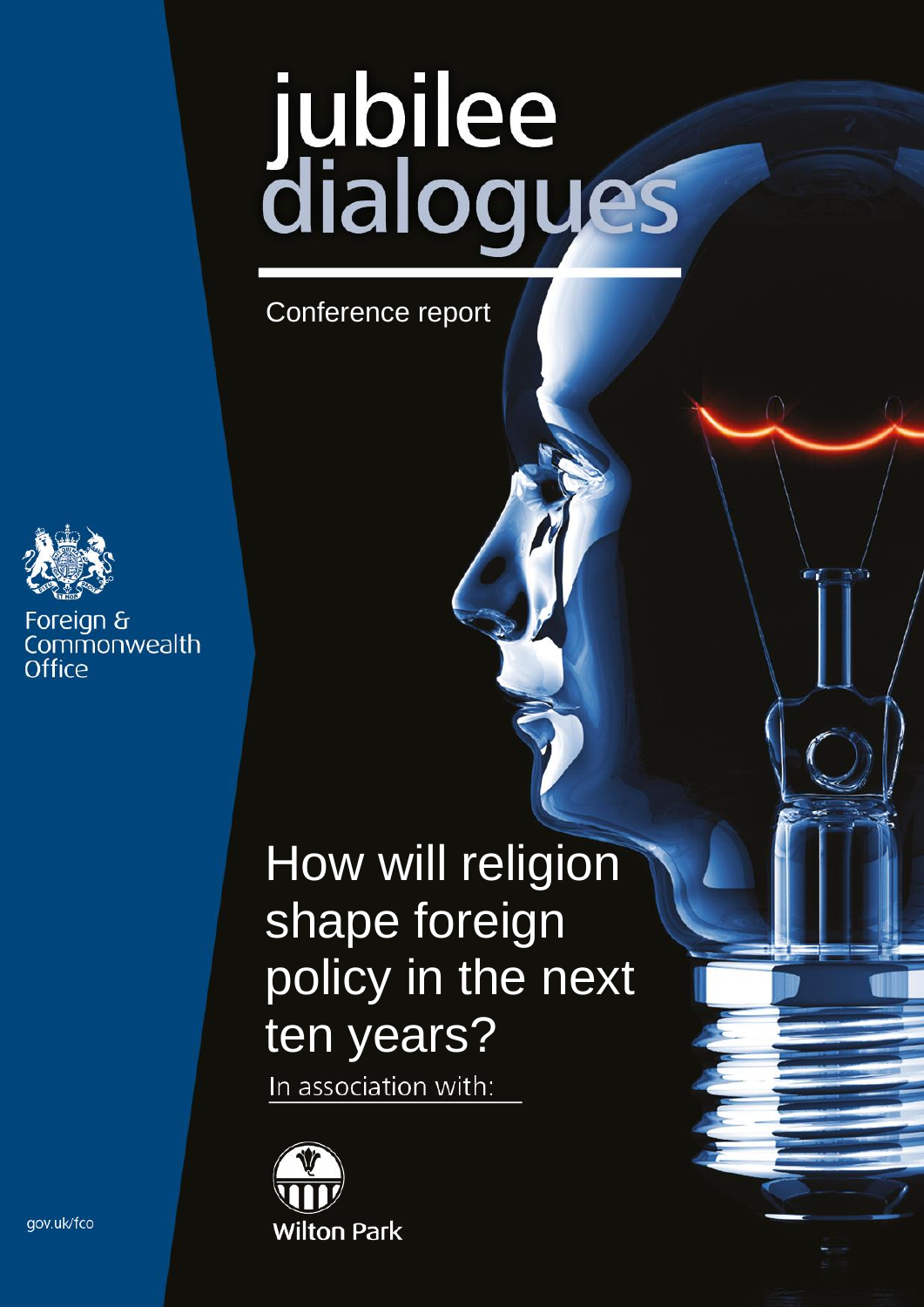

# Jubilee Dialogue

### How will religion shape foreign policy in the next ten years?

# Wednesday 10 July 2013 | WP1274

Carlton Gardens, London

The Jubilee Dialogue is a series of discussions in which external experts provide their views to Government on a key foreign policy subject.

This meeting was the third in the series, bringing together a small group of faith leaders, theologians and religious affairs specialists to explore the ways in which religion will shape foreign policy in the next ten years. The discussion focused broadly on the following three questions:

- Is religion a key variable in foreign policy in the post-9/11 world?
- Is there a risk of Western liberal miscalculation on the increasing importance of religion for governments elsewhere in the world?
- Do we need more 'religious literacy?'

#### **Key points**

- The relationship between foreign policy and religion is complex and is the subject of intense debate.
- Religion is often one element at work within a multifaceted on-the-ground situation.
- Current events, for instance, in Turkey, Nigeria, and Egypt, highlight the nuanced role of religion, often specific to each locality.
- UK engagement with religious actors abroad does occur, but often is conducted privately.
- The UK could employ a range of practical actions to increase its understanding of religion in foreign policy development and to strengthen its commitment to Freedom of Religion or Belief.
- Better training of UK diplomatic staff on these issues is crucial and would be reflected in improved Post reporting.
- Western focus on 'rational' motivators such as economics and security detract from understanding the complexity of communal and individual identities around the world. This is also reflected in UK media reporting.
- The UK may suffer from "cultural cringe" particularly in its response to Christian minority protection. Broad promotion of human rights including Freedom of Religion or Belief for all would help solve this dilemma.
- Institutional religion in the UK may be in decline. However, 84% of the world's population displays some sort of religious affiliation and this must be accounted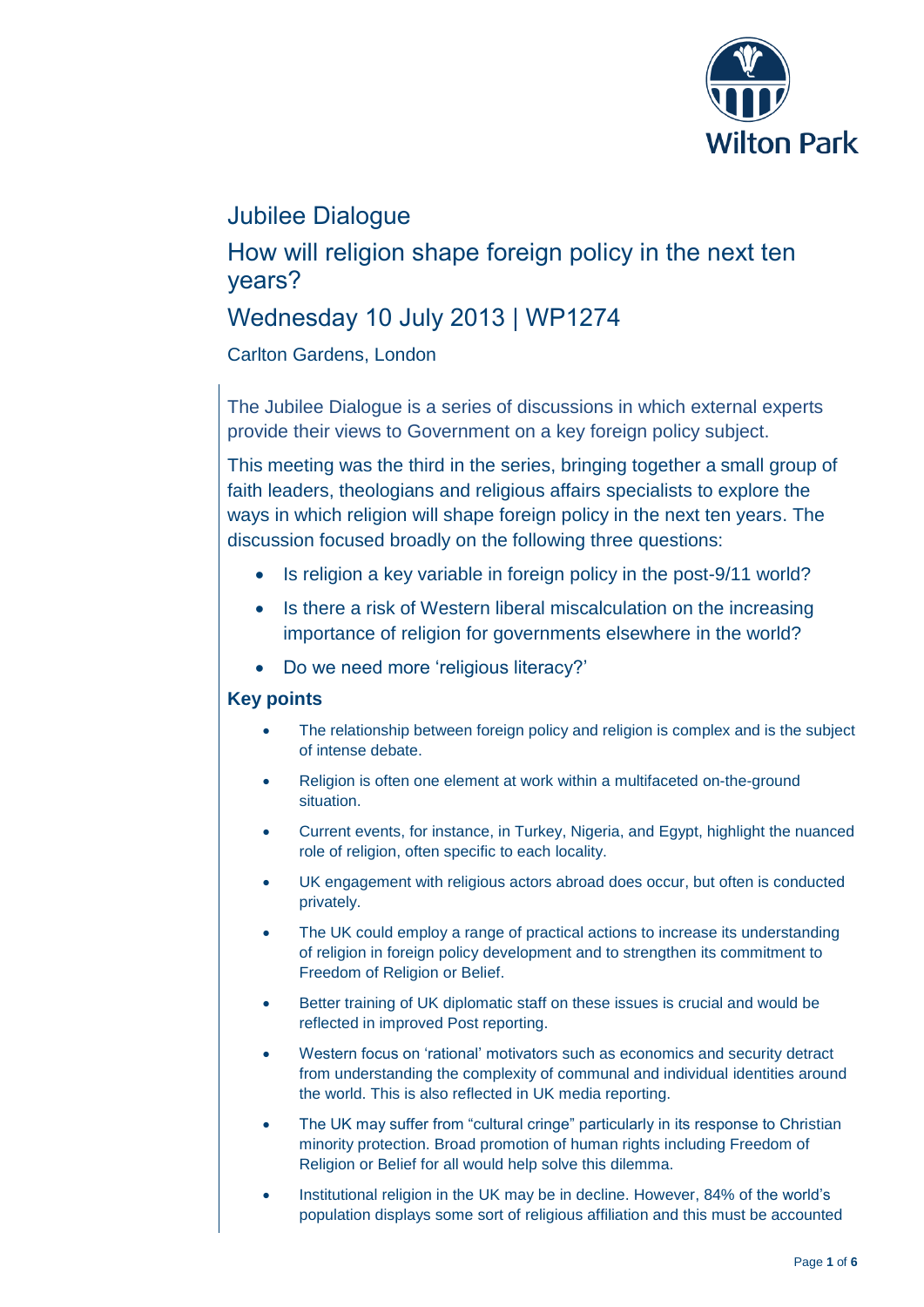for in foreign policy analysis.

#### **Introduction**

- 1. There are a broad range of foreign policy issues within which religion is a variable, providing challenge and contributing to solutions. This is apparent not only within the Foreign and Commonwealth Office (FCO) but across government agencies. The Department for International Development (DfID) encounters religion within its work on economic development, women's rights, health, contraception and community building This is applicable not only to the Middle East and North Africa, but across a range of countries including Nigeria, Sri Lanka, and Burma.
- 2. Questions about the UK's human rights framework are an inherent part of this debate, particularly in terms of how the UK applies its human rights policies either through a western lens or is sensitive to the values and traditions specific to each country. The mainstreaming of disinterested thinking about religious issues throughout the diplomatic service will contribute to such debates. It will strengthen UK foreign policy performance in terms of analysis and response to events which have a religious element. It would also help strengthen the UK's support for freedom of religion or belief as a universal human right.

#### **Practical action for UK consideration**

- 3. The following are some practical actions suggested to strengthen UK engagement with religion in foreign policy development and support for the freedom of religion or belief around the world:
	- **Conditionality on foreign aid (and trade):** could increase UK emphasis on Freedom of Religion or Belief, especially in the context of protection of minority rights.
	- **Diplomats as "reflective practitioners:"** the UK's diplomats need to be "reflective practitioners", ie they need to be able to reflect on how faith *or* secularism impacts upon policy developments and their actions in post.
	- **Pre-deployment training to include the impact of religion on foreign policy development:** training should not only focus on new/younger staff but on established personnel and the "unconverted." It should also incorporate analysis of secularism. Here it is important to recognise that there are many 'denominations' within secularism and that secularism is not a neutral position. The goal is not only for FCO staff to better understand 'the other' but for them to understand how the other views themselves. This empathetic approach would be reflected in Post reporting.
	- **Annual audit:** an audit of religious freedom or belief around the world would serve to assure others that it is a UK priority. One suggestion was to create a commission on understanding 'Britishness,' including the variety of minorities and the breadth of religious affiliation within British society as a first step.
	- **Engage with diasporas:** there are clearly lessons to learn and connections to be made not only within the Muslim diasporas in the UK, but among a range of other religious communities.
	- **Partnerships with religious voices on the ground:** would significantly contribute to our foreign policy development; similarly, diverse groups should have a voice at the table (although not necessarily a veto).
	- **The role of the intelligence services:** draw on the expertise of the intelligence services in understanding individuals. Diplomats tend to have a broader focus on communities, stakeholder groups, etc.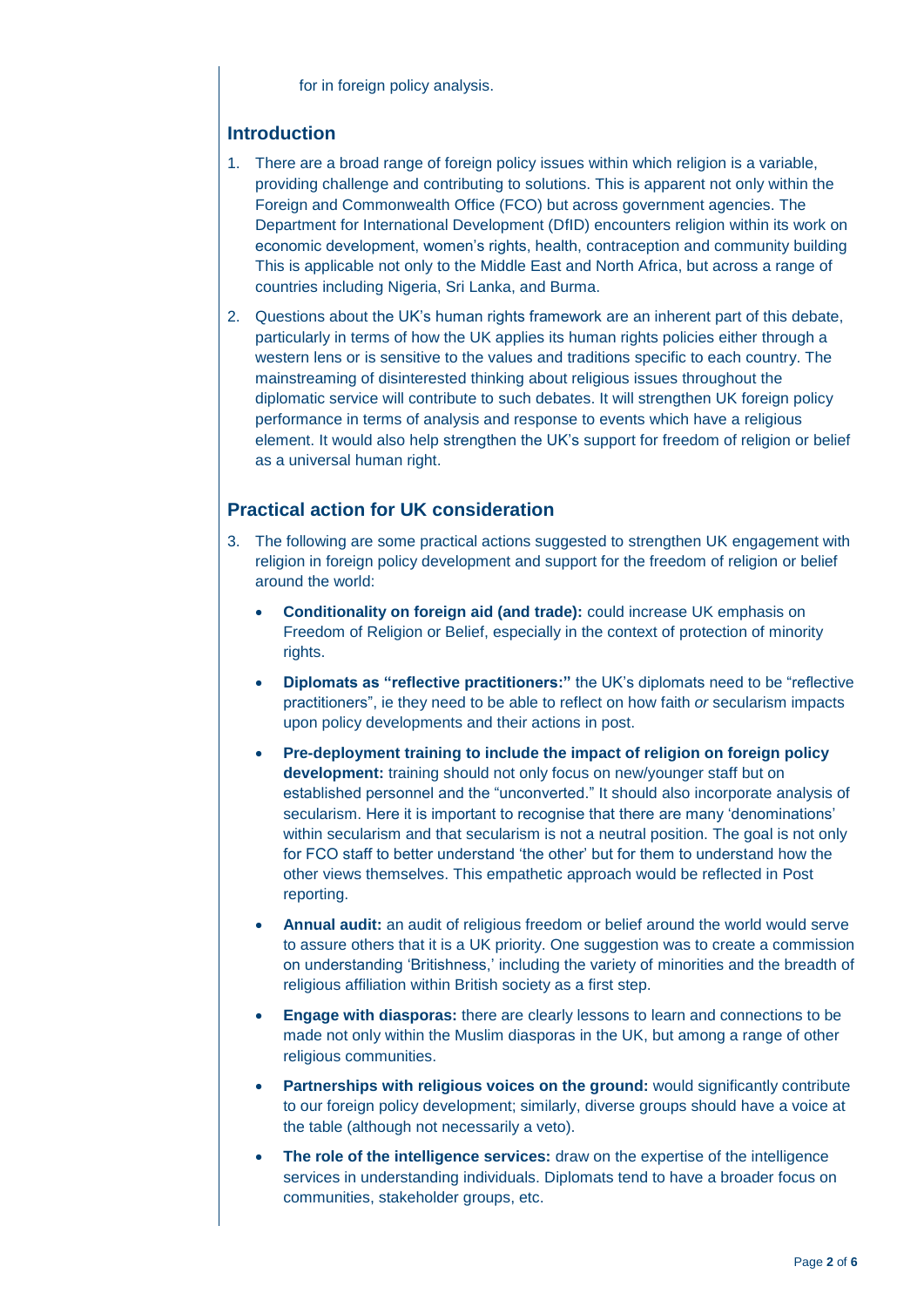**A legal and constitutional approach:** focus on promoting legal protection for the freedom of religion or belief, especially for minorities.

#### **Religion in foreign policy: practical examples and considerations**

- 4. Recent events in Egypt and Turkey bring issues of religion and foreign policy to the fore. What does the presence of religion in the world mean for the UK? There are numerous examples of how religion is under-played, over-exaggerated, or simply misunderstood within western thinking. In Egypt, what has largely been perceived as a secular military coup, in fact required the support of the Salafist al-Nour party and the al-Azhar mosque. Alternatively, the co-existence of the Sunni Muslim group, Hamas, and the Christian minority in Gaza, emphasises how a broader Palestinian identity encompasses religious differences.
- 5. In 2011, Turkish Prime Minister, Recep Tayyip Erdoğan urged the Muslim Brotherhood in Egypt to embrace a pluralist state as Turkey had done. Similarly, former Tunisian Prime Minister Rashid Ghannouchi noted his desire for Tunisia to become a secular state within which all religions are free to practice, based on the UK model. This not only highlights that the UK has a lot to offer in this respect, but acts as a reminder that calls for secular government do not necessarily detract from the continued strength of religion within society.
- 6. In Nigeria, the influence of Shari'a declined following the emergence of democratic rule. However there has since been resurgence via political and constitutional means. A number of politicians have run on platforms espousing the values of Islamic governance in everyday life.
- 7. In Morocco and Iran, religion is openly discussed as an aspect of foreign policy. In the Sudan, reports suggest that peacekeeping officials often feel uncomfortable in the presence of religious figures in Cabinet meetings - the UK *must* interact with religious leaders in these countries.
- 8. There is a widely-held perception that the West has often failed to account for the religious aspects in key events: the 1979 Iranian revolution, the rise of al-Qaeda, the rise of the Muslim Brotherhood in Egypt, etc. Why is this the case? Institutionally, is religion taken sufficiently seriously within the FCO and more broadly across Her Majesty's Government (HMG)?

#### **Understanding complex identities: HMG and the media**

- 9. The borders created at the end of the Ottoman Empire arguably no longer hold. The Sykes-Picot agreement (dividing Ottoman Empire Arab provinces into future areas of British and French spheres of influence) means very little to people in the region. Religion is a strong uniting factor for many, at times more relevant than nationality. We must therefore take seriously the complex interplay between the constituent elements of national identity for example, religious, cultural, tribe, education.
- 10. The Western Enlightenment Project presents the UK with an ideological problem. There is no point of reference beyond human rationality which makes our default position one that is based on economics or security. This is despite the fact that identity politics, particularly in a time of intra-state conflict is extremely important; belonging to a religious community is often a central point of consolidation, for example, in the Balkans. There are no mono-causal explanations of conflict. We must factor in those which we find difficult to understand. Our "editing out" of these perspectives can leave us ideologically blind. At the same time we must avoid any tendency to "edit in" religious factors overly-simplistically.
- 11. Disentangling a web of motivating factors is complex but the UK's best diplomats *do* consider faith aspects in their assessments of human behaviour and recognise the importance in getting beyond their own cognitive understanding in order to see other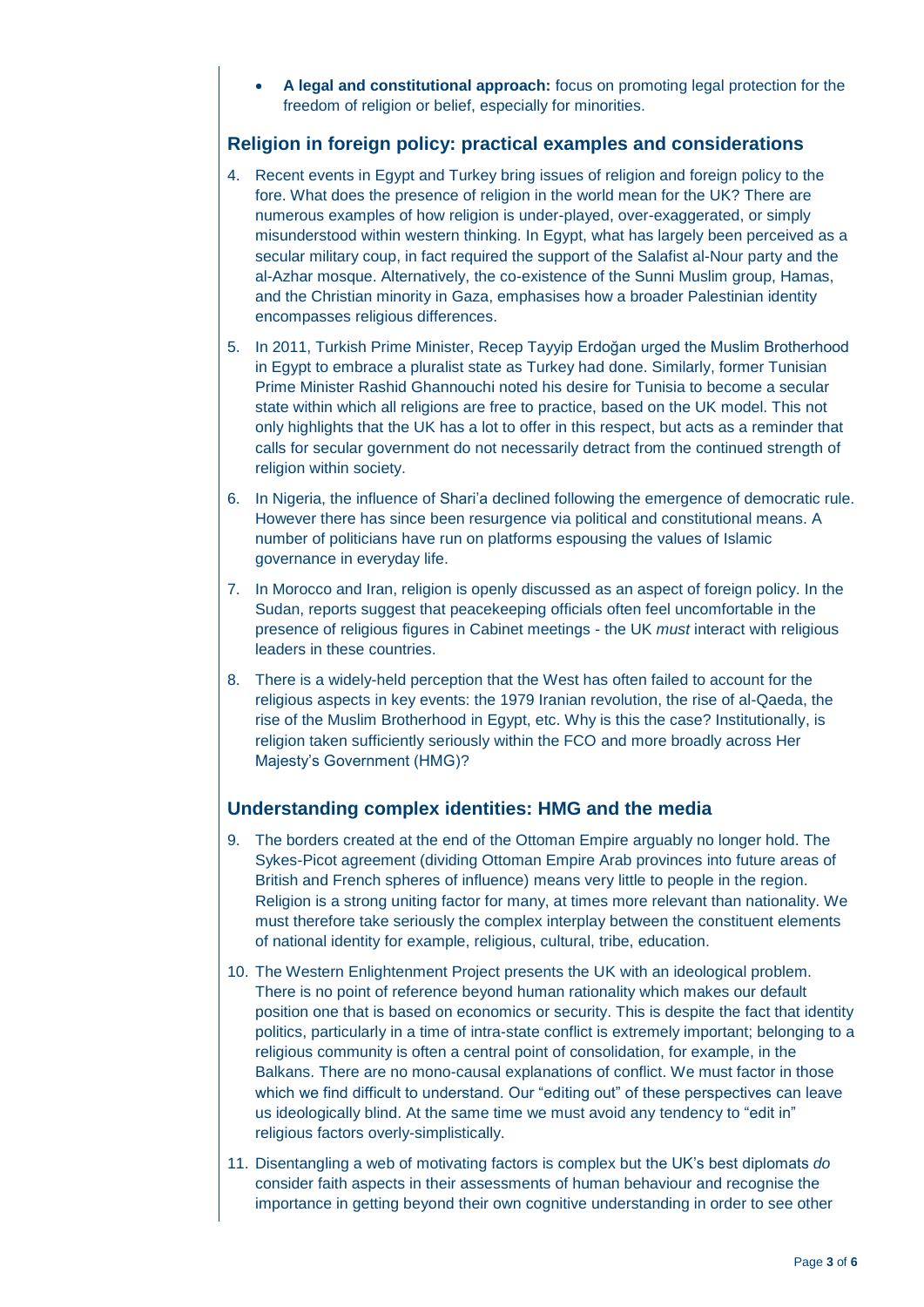points of view.

- 12. The press has also met with difficulties as regards identity and the language they attribute to events with religious aspects. Terms such as Islam, Muslim, etc. have resulted in backlash even when religion *has* played a motivating role within the ideology. The media certainly must take care not to demonise all Muslims. However, to analyse the role of religion it must also be properly recognised and named at its worst. In the recent Oxford sex abuse case, the media sought to avoid cultural and religious affiliations; this changed however following coordination between a number of mosques in denouncing the grooming of children by Muslim men.
- 13. It is often difficult to build a *positive* narrative and to find news stories that challenge stereotypes. However, the recent papal visit, and engagement between mosque members and English Defence League (EDL) protesters in York, helped to challenge negative narratives. It emphasised how religion can unite rather than divide.
- 14. The influence of religion can be a very difficult problem when related to political extremism and/or oppression or the denial of rights. Islam *is* often the elephant in the room, but there has been a rise in radicalisation across *all* religions. The fundamentalism of the 1980s has now shifted to a more aggressive radicalism. Sometimes though, religion provides the *means* of communal identification, whilst broader socio-economic issues may be the actual *cause* of radicalisation.
- 15. Religious identity does not necessarily reflect faith as it is *practised*. Assigning "fundamentalist" labels to certain groups may also undermine broader foreign policy initiatives, for example, does this polarise the debate on whether and how to engage the Taliban?
- 16. There are many positive examples of religion and foreign policy, such as collaboration between international governments and the Catholic Church on the Land Mine Treaty. How can we increase these types of interaction?

#### **Government engagement on religion in foreign policy**

- 17. The FCO does take religious variables seriously although is wary of over-simplifying the role of religion. For example, in Syria, whilst the conflict may play out along sectarian lines, the main motivators could be socio-economic. When it is a contributing factor though, the question for the UK is whether or not it is quick enough to recognise it and whether it has the necessary expertise to develop an appropriate policy response.
- 18. On the one hand, the UK has, in the past, failed to acknowledge the role of religion within a number of aid-related issues, eg social cohesion and women's literacy. Experience at other international organisations has also shown this same lack of knowledge. For example, one European delegate to India claimed to not know much about Hinduism, and more importantly about how it is practiced *in* India.
- 19. On the other hand, FCO engagement in Burma *has* acknowledged the presence of religious factors and has precipitated a cross-Government and Ministerial-level effort. In Pakistan, the FCO conducts a lot of work on the ground related to freedom of religion, which includes minority protection; however these are not always public efforts. Furthermore, the presence of Dr Mashoud Baderin in the Foreign Secretary's Human Rights Advisory Council also reflects a greater emphasis on these issues.
- 20. In the United States, former Secretary of State, Hilary Clinton set up the US Foreign Policy and Faith Working Group as well as the Office of Faith Engagement which now has 200 employees. Later this year the US will also release its National Security Strategy on Engagement of Faith, highlighting its core position within US foreign policy development. In addition, the US and Canada both have Ambassadorial posts for religious freedom. In Germany, religious freedom has been linked to trade agreement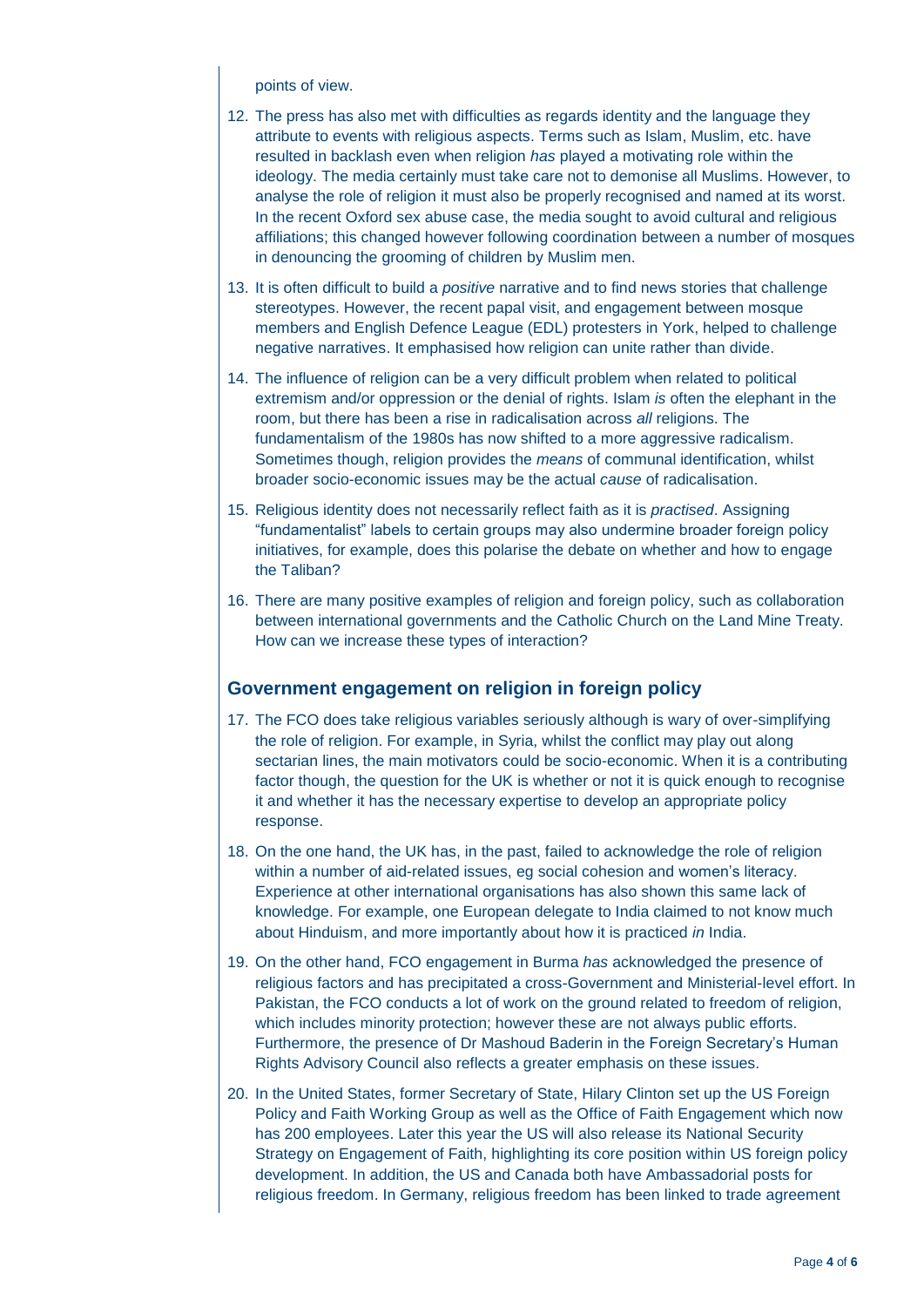#### conditions. Should the UK do the same?

- 21. The danger of conditionality is the perception of neo-colonialism. Working with latent forces within a country may therefore be more effective. Furthermore, established measures such as an Ambassador for Religious Freedom have not necessarily translated into results on the ground while the creation of distinct offices can detract from the mainstreaming of religion into organisation-wide processes.
- 22. This debate also extends to how the UK presents its values around the world. Whilst it could be argued that the UK should not shy away from presenting "British values" abroad, another suggestion is to use examples and traditions from the specific religion and culture of a given country to underpin our policy positions; a strategy the FCO has employed in its promotion of women's education in Pakistan.

#### **Responding to minority needs**

- 22. UK foreign policy is perceived to have failed to recognise or respond to the persecution of minorities which seems to have increased in line with the rise of Islamist groups in government. As 'secular' political power has been weakened in some 'Arab Awakening' countries, it has led to a rise in religious intolerance demonstrated through the application of Blasphemy laws, restrictions on the ability of individuals to worship, and in the worst cases, violence. This applies to a range of faiths or beliefs including Hinduism, Judaism, Baha'ism and Christianity, as well as secularism and atheism.
- 23. In the case of minority Christians facing discrimination in Eastern Turkey, the UK was regarded to have failed in its response, despite pleas from the Church of England. The occurrence of Christian and Hindu persecution in Pakistan has raised a similar challenge for HMG. Should the UK grant asylum to religious minorities? Or should it work to solve problems in-country? Is this a problem for Western Muslims and Eastern Christians to resolve?
- 24. As one of the more secular countries in the world, the UK may suffer from "cultural cringe," ie a fear of speaking out about religion, especially Christianity. Although they are not the only minority group facing persecution internationally; the UK seems to be uncomfortable referring directly to "Christians". The emphasis of minority protection across the board may be the appropriate strategy. Christian minorities will benefit from broad promotion of human rights rather than specific Western support.
- 25. The UK needs to engage with those who have strong religious identities in order to create broad and stable international relationships; however it is also clear that this must incorporate the protection of religious minorities.

#### **The future of religion and the development of foreign policy**

- 26. What changes will occur over the next fifty years in religion and what will be the impact? The pattern of religious affiliation around the world – in the United States, Russia, China, etc. is increasing and changing. In China, the number of Christians now outnumbers Communist Party Members; and in Russia, over 50% of the military will soon be Muslim. In the Americas, the growth of the Pentecostal church represents a very significant shift of religious affiliation.
- 27. In 2007, Saudi Arabia's King Abdullah stated that British youth do not understand the Middle East largely because they do not attend church. The "millennium generation" is changing though, rejecting welfare thinking and old traditions (eg gay marriage), and assuming more choice through social media.
- 28. In the Middle East and North Africa, whilst the mosque has historically been the only place to freely gather under dictatorial rule, greater freedoms post-'Arab Spring' may alter. What will be the impact upon conservative values in those countries?
- 29. Overall there seems to be a decline in the hierarchical, top-down approaches, related